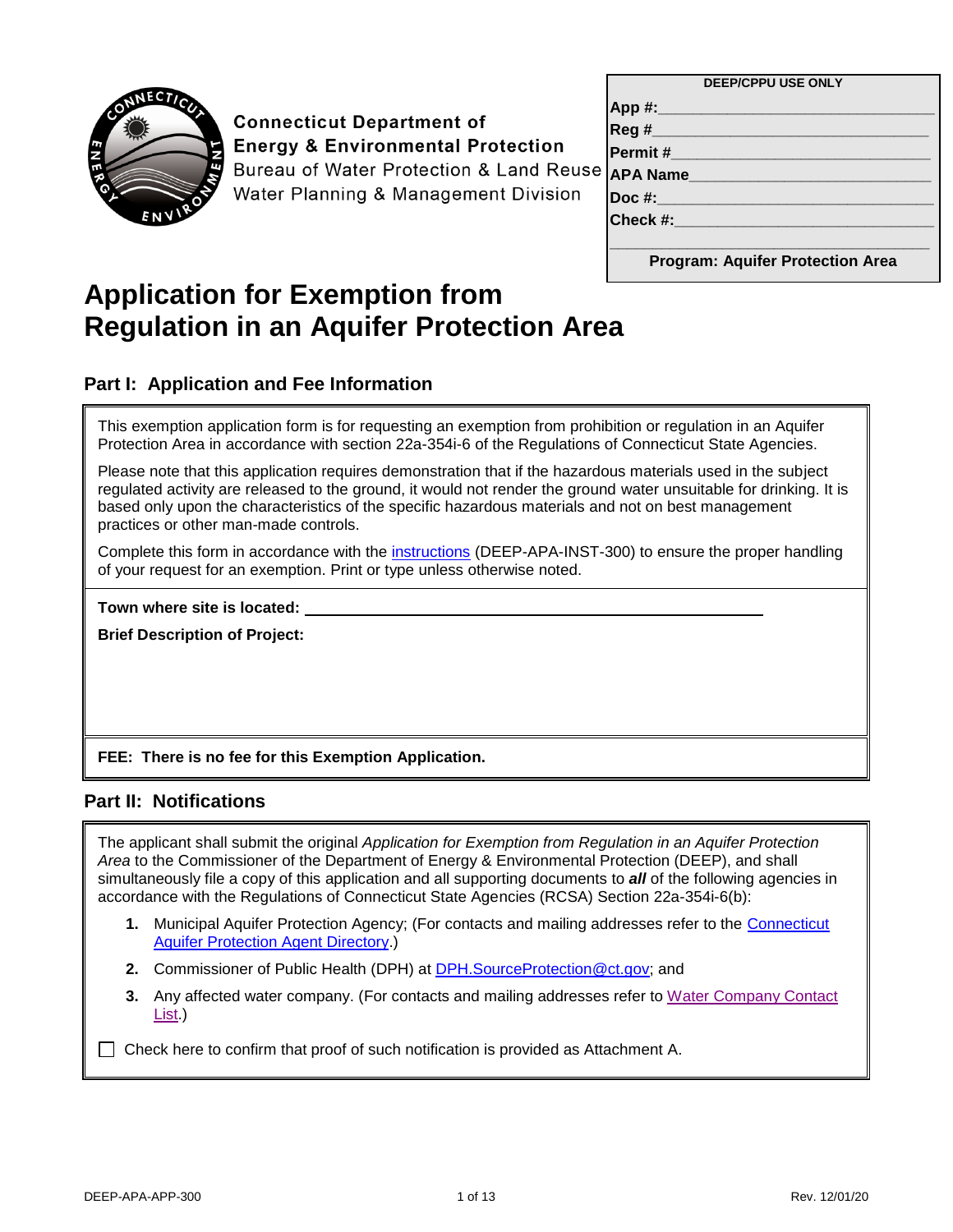#### **Part III: Applicant Information**

- *\*If an applicant is a corporation, limited liability company, limited partnership, limited liability partnership, or a statutory trust, it must be registered with the Secretary of State. If applicable, the applicant's name shall be stated exactly as it is registered with the Secretary of State.* This information can be accessed at [CONCORD](https://www.concord-sots.ct.gov/CONCORD/)**.**
- *If an applicant is an individual, provide the legal name (include suffix) in the following format: First Name; Middle Initial; Last Name; Suffix (Jr, Sr., II, III, etc.).*
- *If there are any changes or corrections to your company/facility or individual mailing or billing address or contact information, please complete and submit the [Request to Change Company/Individual Information](https://portal.ct.gov/-/media/DEEP/permits_and_licenses/common_forms/infochangeCPPUdoc.doc) to the address indicated on the form. If there is a change in name of the entity holding a DEEP license or a change in ownership, contact the Office of Planning and Program Development (OPPD) at [DEEP.OPPD@ct.gov.](mailto:DEEP.OPPD@ct.gov) For any other changes you must contact the specific program from which you hold a current DEEP license.*

| 1. | <b>Applicant Name:</b>                                                                                                                                                                                                                                                                                                                                                                                                                                                                                        |                  |                                                                                                                                                                                                                                                                                                                                 |
|----|---------------------------------------------------------------------------------------------------------------------------------------------------------------------------------------------------------------------------------------------------------------------------------------------------------------------------------------------------------------------------------------------------------------------------------------------------------------------------------------------------------------|------------------|---------------------------------------------------------------------------------------------------------------------------------------------------------------------------------------------------------------------------------------------------------------------------------------------------------------------------------|
|    | Mailing Address:                                                                                                                                                                                                                                                                                                                                                                                                                                                                                              |                  |                                                                                                                                                                                                                                                                                                                                 |
|    | City/Town:                                                                                                                                                                                                                                                                                                                                                                                                                                                                                                    | State:           | Zip Code:                                                                                                                                                                                                                                                                                                                       |
|    | <b>Business Phone:</b>                                                                                                                                                                                                                                                                                                                                                                                                                                                                                        | ext:             |                                                                                                                                                                                                                                                                                                                                 |
|    | <b>Contact Person:</b>                                                                                                                                                                                                                                                                                                                                                                                                                                                                                        | Title:           |                                                                                                                                                                                                                                                                                                                                 |
|    | Phone:<br>ext.                                                                                                                                                                                                                                                                                                                                                                                                                                                                                                | E-mail:          |                                                                                                                                                                                                                                                                                                                                 |
|    | *By providing this e-mail address you are agreeing to receive official correspondence from the<br>department, at this electronic address, concerning the subject application. Please remember to check<br>your security settings to be sure you can receive e-mails from "ct.gov" addresses. Also, please notify the<br>department if your e-mail address changes.                                                                                                                                            |                  |                                                                                                                                                                                                                                                                                                                                 |
| a) | Applicant Type (check one): individual                                                                                                                                                                                                                                                                                                                                                                                                                                                                        | *business entity | federal agency                                                                                                                                                                                                                                                                                                                  |
| b) | state agency<br>*If a business entity:<br>check type: $\Box$ corporation<br>$\Box$ limited liability company<br>i)<br>limited liability partnership<br>$\Box$ statutory trust<br>provide Secretary of the State business ID #:<br>ii)<br>CONCORD.<br>Check here if you are not registered with the Secretary of State's office.<br>iii)<br>Applicant's interest in property at which the proposed activity is to be located:<br>site/property owner<br>option holder<br>lessee<br>easement holder<br>operator | municipality     | tribal<br>$\Box$ limited partnership<br>Other: and the state of the state of the state of the state of the state of the state of the state of the state of the state of the state of the state of the state of the state of the state of the state of the state of the<br>This information can be accessed at<br>facility owner |
|    | Check if any co-applicants. If so, attach additional sheet(s) with the required information as requested above.                                                                                                                                                                                                                                                                                                                                                                                               |                  |                                                                                                                                                                                                                                                                                                                                 |
| 2. | Billing contact, if different than the applicant.                                                                                                                                                                                                                                                                                                                                                                                                                                                             |                  |                                                                                                                                                                                                                                                                                                                                 |
|    | Name:                                                                                                                                                                                                                                                                                                                                                                                                                                                                                                         |                  |                                                                                                                                                                                                                                                                                                                                 |
|    | <b>Mailing Address:</b>                                                                                                                                                                                                                                                                                                                                                                                                                                                                                       |                  |                                                                                                                                                                                                                                                                                                                                 |
|    | City/Town:                                                                                                                                                                                                                                                                                                                                                                                                                                                                                                    | State:           | Zip Code:                                                                                                                                                                                                                                                                                                                       |
|    | <b>Business Phone:</b>                                                                                                                                                                                                                                                                                                                                                                                                                                                                                        | ext.:            |                                                                                                                                                                                                                                                                                                                                 |
|    | <b>Contact Person:</b>                                                                                                                                                                                                                                                                                                                                                                                                                                                                                        | Phone:           | ext.                                                                                                                                                                                                                                                                                                                            |
|    | *E-mail:                                                                                                                                                                                                                                                                                                                                                                                                                                                                                                      |                  |                                                                                                                                                                                                                                                                                                                                 |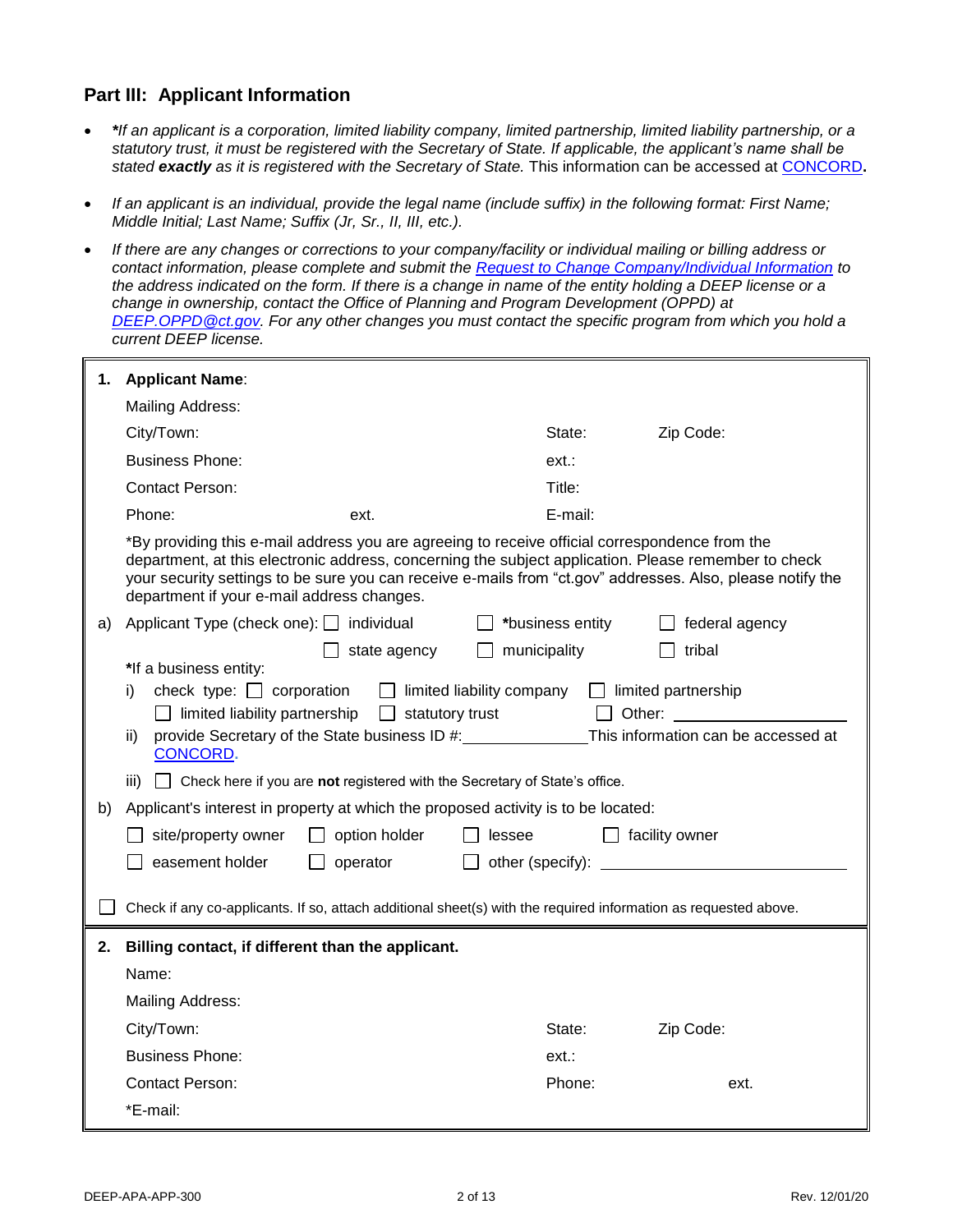# **Part III: Applicant Information (continued)**

| 3. | Primary contact for departmental correspondence and inquiries, if different than the applicant. |                                                                                                                                                                                                        |          |                                                                                                            |
|----|-------------------------------------------------------------------------------------------------|--------------------------------------------------------------------------------------------------------------------------------------------------------------------------------------------------------|----------|------------------------------------------------------------------------------------------------------------|
|    | Name:                                                                                           |                                                                                                                                                                                                        |          |                                                                                                            |
|    | <b>Mailing Address:</b>                                                                         |                                                                                                                                                                                                        |          |                                                                                                            |
|    | City/Town:                                                                                      |                                                                                                                                                                                                        | State:   | Zip Code:                                                                                                  |
|    | <b>Business Phone:</b>                                                                          |                                                                                                                                                                                                        | ext.:    |                                                                                                            |
|    | <b>Contact Person:</b>                                                                          |                                                                                                                                                                                                        | Title:   |                                                                                                            |
|    | Phone:                                                                                          | ext.                                                                                                                                                                                                   | *E-mail: |                                                                                                            |
|    | department if your e-mail address changes.                                                      | *By providing this e-mail address you are agreeing to receive official correspondence from the<br>department, at this electronic address, concerning the subject application. Please remember to check |          | your security settings to be sure you can receive e-mails from "ct.gov" addresses. Also, please notify the |
| 4. | Attorney or other representative, if applicable:                                                |                                                                                                                                                                                                        |          |                                                                                                            |
|    | Firm Name:                                                                                      |                                                                                                                                                                                                        |          |                                                                                                            |
|    | <b>Mailing Address:</b>                                                                         |                                                                                                                                                                                                        |          |                                                                                                            |
|    | City/Town:                                                                                      |                                                                                                                                                                                                        | State:   | Zip Code:                                                                                                  |
|    | <b>Business Phone:</b>                                                                          |                                                                                                                                                                                                        | ext.:    |                                                                                                            |
|    | Attorney:                                                                                       |                                                                                                                                                                                                        | Phone:   | ext.                                                                                                       |
|    | E-mail:                                                                                         |                                                                                                                                                                                                        |          |                                                                                                            |
| 5. | Facility Operator, if different than the applicant.                                             |                                                                                                                                                                                                        |          |                                                                                                            |
|    | Name:                                                                                           |                                                                                                                                                                                                        | Title:   |                                                                                                            |
|    | <b>Mailing Address:</b>                                                                         |                                                                                                                                                                                                        |          |                                                                                                            |
|    | City/Town:                                                                                      |                                                                                                                                                                                                        | State:   | Zip Code:                                                                                                  |
|    | <b>Business Phone:</b>                                                                          |                                                                                                                                                                                                        | ext.:    |                                                                                                            |
|    | <b>Contact Person:</b>                                                                          |                                                                                                                                                                                                        | Phone:   | ext.                                                                                                       |
|    | E-mail:                                                                                         |                                                                                                                                                                                                        |          |                                                                                                            |
|    |                                                                                                 |                                                                                                                                                                                                        |          |                                                                                                            |
| 6. | Facility Owner, if different than the applicant.                                                |                                                                                                                                                                                                        |          |                                                                                                            |
|    | Name:                                                                                           |                                                                                                                                                                                                        | Title:   |                                                                                                            |
|    | <b>Mailing Address:</b>                                                                         |                                                                                                                                                                                                        |          |                                                                                                            |
|    | City/Town:                                                                                      |                                                                                                                                                                                                        | State:   | Zip Code:                                                                                                  |
|    | <b>Business Phone:</b>                                                                          |                                                                                                                                                                                                        | ext.:    |                                                                                                            |
|    | <b>Contact Person:</b>                                                                          |                                                                                                                                                                                                        | Phone:   | ext.                                                                                                       |
|    | E-mail:                                                                                         |                                                                                                                                                                                                        |          |                                                                                                            |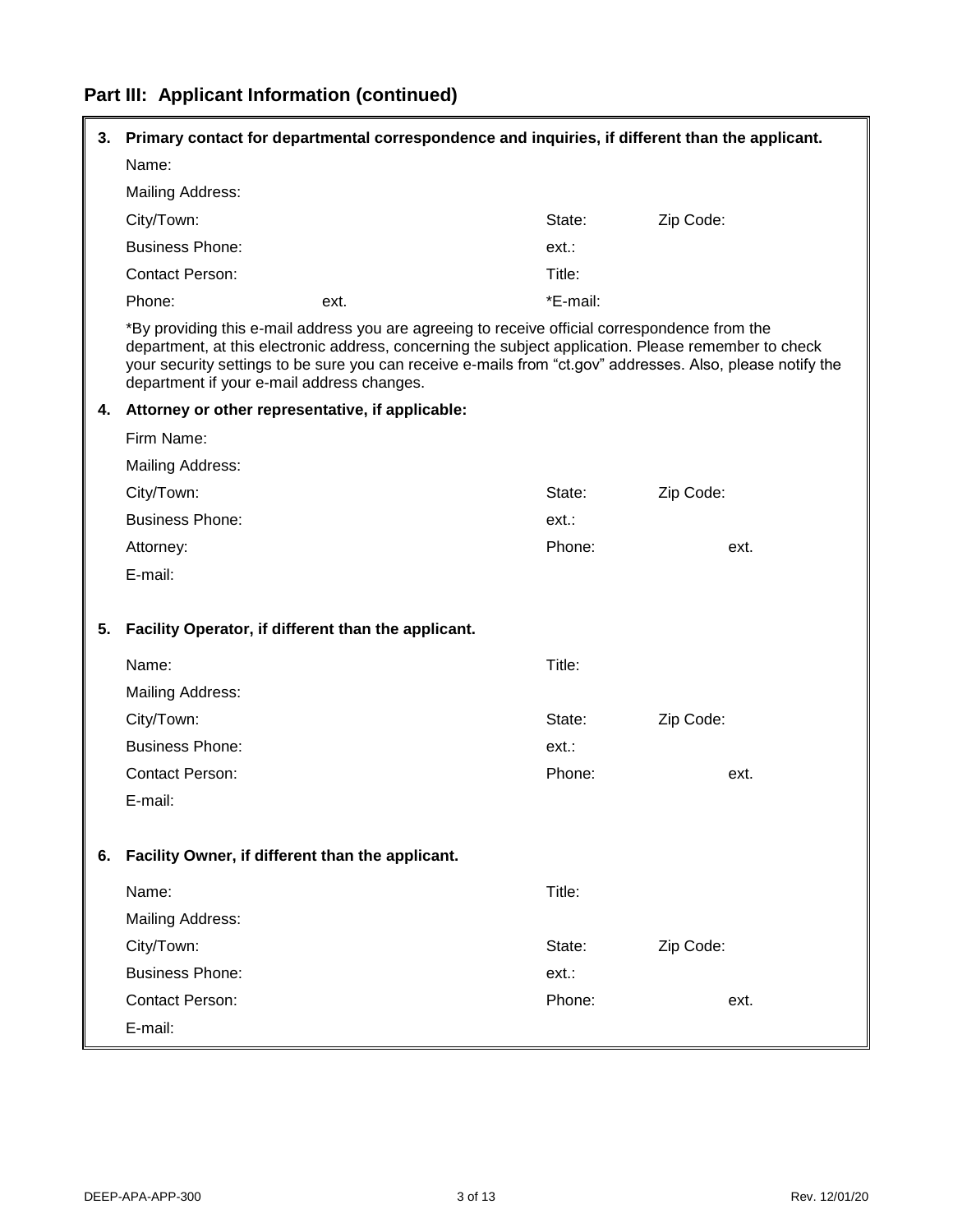# **Part III: Applicant Information (continued)**

| 7. | Site/Property Owner, if different than the applicant.                                                                                           |        |           |
|----|-------------------------------------------------------------------------------------------------------------------------------------------------|--------|-----------|
|    | Name:                                                                                                                                           |        |           |
|    | Mailing Address:                                                                                                                                |        |           |
|    | City/Town:                                                                                                                                      | State: | Zip Code: |
|    | <b>Business Phone:</b>                                                                                                                          | ext:   |           |
|    | <b>Contact Person:</b>                                                                                                                          | Phone: | ext.      |
|    | E-mail:                                                                                                                                         |        |           |
|    | *If the applicant is not the owner, submit written permission from the owner as Attachment N.                                                   |        |           |
| 8. | Engineer(s) or other consultant(s) employed or retained to assist in preparing the application or in<br>designing or constructing the activity. |        |           |
|    | Name:                                                                                                                                           |        |           |
|    | <b>Mailing Address:</b>                                                                                                                         |        |           |
|    | City/Town:                                                                                                                                      | State: | Zip Code: |
|    | <b>Business Phone:</b>                                                                                                                          | ext.:  |           |
|    | <b>Contact Person:</b>                                                                                                                          | Phone: | ext.      |
|    | E-mail:                                                                                                                                         |        |           |
|    | Service Provided:                                                                                                                               |        |           |
|    | Check here if additional sheets are necessary, and label and attach them to this sheet.                                                         |        |           |

### **Part IV: Pre-Application Meeting**

| If a pre-application meeting was held concerning the subject activity, provide the following: |                               |
|-----------------------------------------------------------------------------------------------|-------------------------------|
| l DEEP Staff Name:                                                                            | Pre-Application Meeting Date: |

#### **Part V: Site/Facility Information**

| $\mathbf 1$ . | <b>SITE NAME AND LOCATION</b>                                                                                                                                                                                                                       |              |                        |
|---------------|-----------------------------------------------------------------------------------------------------------------------------------------------------------------------------------------------------------------------------------------------------|--------------|------------------------|
|               | Name of Site/Facility: ______                                                                                                                                                                                                                       |              |                        |
|               | Street Address: _____                                                                                                                                                                                                                               |              |                        |
|               | City/ Town:                                                                                                                                                                                                                                         | State: _____ | Zip Code: <u>_____</u> |
|               | Tax Assessor's Reference: Map                                                                                                                                                                                                                       | <b>Block</b> | Lot                    |
|               | Coordinates of the exact site location in degrees, minutes, and seconds format or in decimal degrees:<br>Longitude:<br>Latitude:<br>Method of determination (check one):<br><b>GPS</b><br>$USGS$ Map $\Box$ Other (please specify):<br>$\mathbf{1}$ |              |                        |
|               | If a USGS Map was used, provide the USGS quadrangle name:                                                                                                                                                                                           |              |                        |
| 2.            | <b>AQUIFER PROTECTION AREA:</b> Provide the name of the mapped Level A or Level B Aquifer Protection<br>Area, as defined and regulated by CGS section 22a-354a through 22a-354bb, where this facility is located.                                   |              |                        |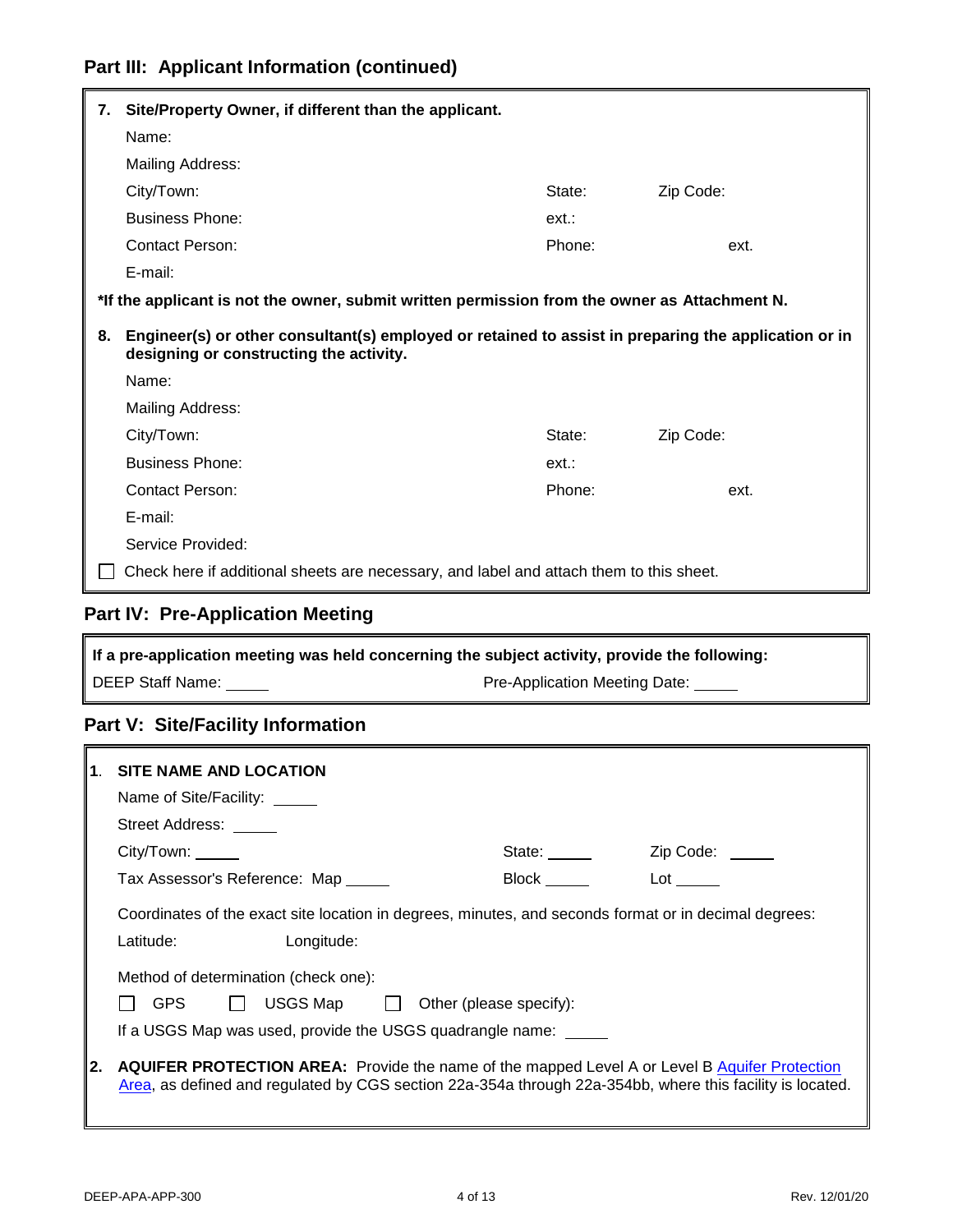# **Part V: Site/Facility Information (continued)**

r.

|     |                                                                           |             | DEEP to the applicant and the names to whom they were issued.                                                                                                                                                   |                                  | 3a. PERMITTING HISTORY: Indicate the number and date of issuance of any previous state permits issued by                                                                                                                      |
|-----|---------------------------------------------------------------------------|-------------|-----------------------------------------------------------------------------------------------------------------------------------------------------------------------------------------------------------------|----------------------------------|-------------------------------------------------------------------------------------------------------------------------------------------------------------------------------------------------------------------------------|
|     | <b>DEEP Permit</b><br><b>Number</b>                                       | Date Issued | Name of Permittee                                                                                                                                                                                               | <b>Permit Name</b>               | Expiration<br>Date                                                                                                                                                                                                            |
|     |                                                                           |             |                                                                                                                                                                                                                 |                                  |                                                                                                                                                                                                                               |
|     |                                                                           |             |                                                                                                                                                                                                                 |                                  |                                                                                                                                                                                                                               |
|     |                                                                           |             |                                                                                                                                                                                                                 |                                  |                                                                                                                                                                                                                               |
|     | <b>3b. ADDITIONAL DEEP LICENSES OR PERMITS:</b><br>(Check all that apply) |             | Will the activity that is the subject of this application require any of the following licenses:                                                                                                                |                                  |                                                                                                                                                                                                                               |
|     | <b>Air Emissions</b>                                                      |             | $\Box$ Wastewater Discharges                                                                                                                                                                                    | <b>Stormwater</b>                |                                                                                                                                                                                                                               |
|     | <b>Waste or Materials Management</b>                                      |             |                                                                                                                                                                                                                 | <b>Hazardous Waste Generator</b> |                                                                                                                                                                                                                               |
|     |                                                                           |             |                                                                                                                                                                                                                 |                                  |                                                                                                                                                                                                                               |
|     |                                                                           |             |                                                                                                                                                                                                                 |                                  |                                                                                                                                                                                                                               |
|     |                                                                           |             |                                                                                                                                                                                                                 |                                  |                                                                                                                                                                                                                               |
|     |                                                                           |             |                                                                                                                                                                                                                 |                                  |                                                                                                                                                                                                                               |
| 3c. | DEEP staff contact.                                                       |             | <b>ENFORCEMENT HISTORY:</b> Is this application associated with a formal or informal enforcement action<br>pending with DEEP? If so, please provide the enforcement action reference number and the name of the |                                  |                                                                                                                                                                                                                               |
|     | Enforcement Action #:                                                     |             |                                                                                                                                                                                                                 |                                  |                                                                                                                                                                                                                               |
|     | <b>DEEP Division/Program:</b>                                             |             |                                                                                                                                                                                                                 |                                  |                                                                                                                                                                                                                               |
|     | DEEP staff contact:                                                       |             |                                                                                                                                                                                                                 |                                  |                                                                                                                                                                                                                               |
|     |                                                                           |             | If the property was the subject of any historical enforcement actions known to the applicant, provide a brief                                                                                                   |                                  |                                                                                                                                                                                                                               |
|     |                                                                           |             |                                                                                                                                                                                                                 |                                  |                                                                                                                                                                                                                               |
| 4.  |                                                                           |             | <b>MUNICIPAL ZONING:</b> Is this site compliant with municipal zoning requirements?                                                                                                                             |                                  | Yes<br><b>No</b>                                                                                                                                                                                                              |
|     |                                                                           |             |                                                                                                                                                                                                                 |                                  |                                                                                                                                                                                                                               |
|     |                                                                           |             |                                                                                                                                                                                                                 |                                  |                                                                                                                                                                                                                               |
| 5.  | remediation? $\Box$ Yes $\Box$ No                                         |             | <b>SOIL AND/OR GROUNDWATER REMEDIATION:</b> Does the site work include soil and/or groundwater                                                                                                                  |                                  |                                                                                                                                                                                                                               |
|     | program identification.                                                   |             |                                                                                                                                                                                                                 |                                  | If yes, please provide, as Attachment I, reference documentation including a plan view of the site showing the<br>area of contamination and a summary of remediation with chemical analysis, clean-up status, and remediation |
| 6.  | recognized tribes? $\Box$ Yes $\Box$ No                                   |             | <b>TRIBAL LANDS:</b> Will the activity which is the subject of this application be located on lands of federally                                                                                                |                                  |                                                                                                                                                                                                                               |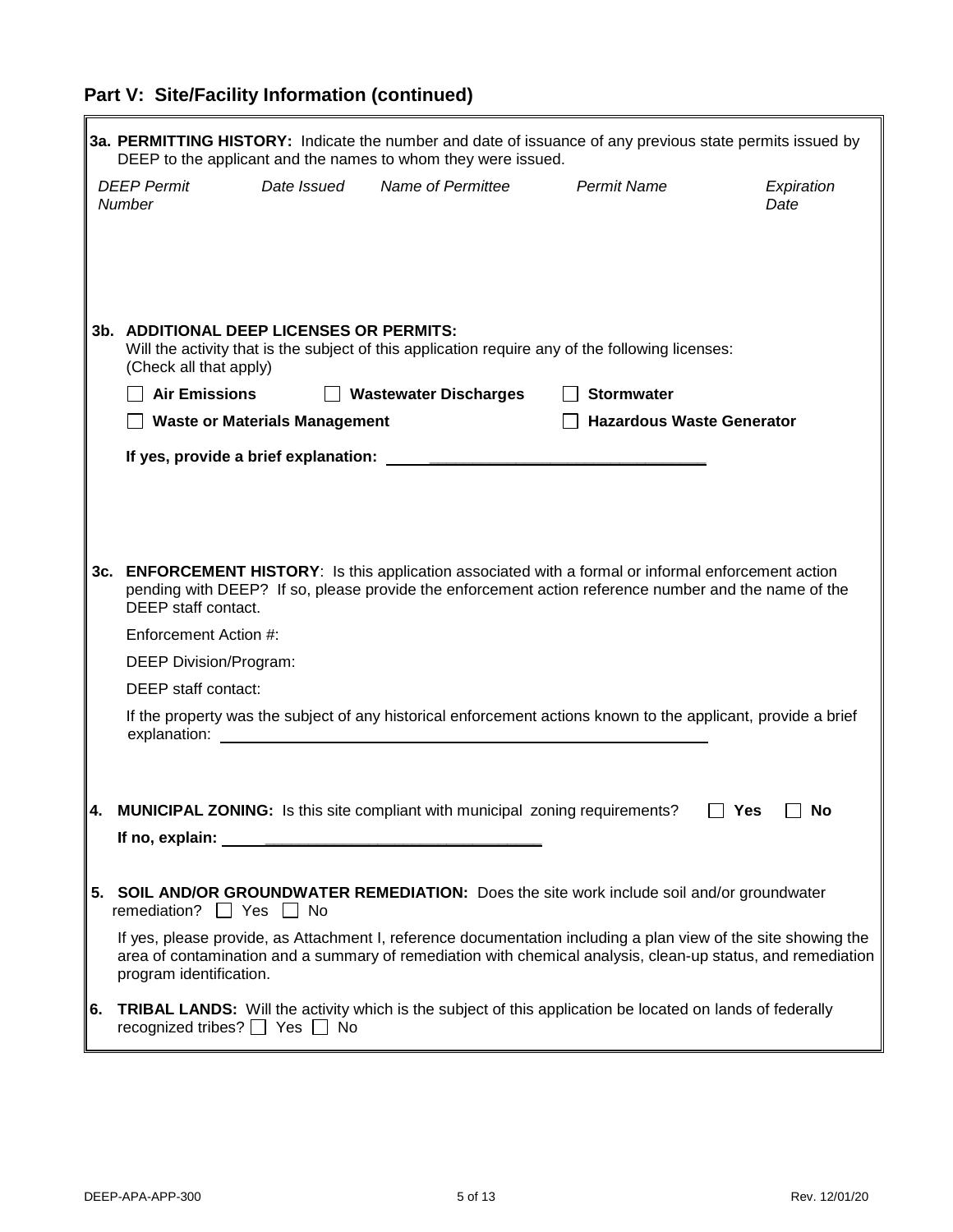#### **Part V: Site/Facility Information (continued)**

| 7. | <b>COASTAL BOUNDARY:</b> Will the activity which is the subject of this application be located within the coastal<br>boundary as delineated on DEEP approved coastal boundary maps?<br>Yes<br><b>No</b>                                                                                                                                                                                                                                                                                                                                                                                                                                                                                                                                                             |
|----|---------------------------------------------------------------------------------------------------------------------------------------------------------------------------------------------------------------------------------------------------------------------------------------------------------------------------------------------------------------------------------------------------------------------------------------------------------------------------------------------------------------------------------------------------------------------------------------------------------------------------------------------------------------------------------------------------------------------------------------------------------------------|
|    | If yes, submit a Coastal Consistency Review Form (DEEP-APP-004) with this completed application as<br>Attachment J.                                                                                                                                                                                                                                                                                                                                                                                                                                                                                                                                                                                                                                                 |
|    | Information on the coastal boundary is available at www.cteco.uconn.edu/map_catalog.asp.<br>(Select the town and then select coastal boundary. If the town is not within the coastal boundary you will<br>not be able to select the coastal boundary map.) Information is also available at the local town hall or on<br>the "Coastal Boundary Map" available at the DEEP Store (860-424-3555).                                                                                                                                                                                                                                                                                                                                                                     |
| 8. | NATURAL DIVERSITY DATA BASE (NDDB) - ENDANGERED OR THREATENED SPECIES: According to<br>the most current "Natural Diversity Data Base Areas Maps", will the activity which is the subject of this<br>application, including all impacted areas, be located within an area identified as, or otherwise known to be, a<br>habitat for state listed endangered, threatened or special concern species?                                                                                                                                                                                                                                                                                                                                                                  |
|    | $\Box$ No<br>∣ Yes<br>Date of Map:                                                                                                                                                                                                                                                                                                                                                                                                                                                                                                                                                                                                                                                                                                                                  |
|    | If yes, complete and submit a Request for NDDB State Listed Species Review Form (DEEP-APP-007) to the<br>address specified on the form, prior to submitting this application. Please note NDDB review generally takes 4<br>to 6 weeks and may require the applicant to produce additional documentation, such as ecological surveys,<br>which must be completed prior to submitting this permit application. A copy of the NDDB Determination<br>response letter that has not expired <i>must</i> be submitted with this completed application as Attachment K.<br>Include a copy of any mitigation measures developed for this activity and approved by NDDB. Be aware that<br>you must renew your NDDB Determination if it expires before project work commences. |
|    | For more information visit the DEEP website at <b>Endangered-Species-ReviewData-Requests</b> or<br>deep.nddbrequest@ct.gov.                                                                                                                                                                                                                                                                                                                                                                                                                                                                                                                                                                                                                                         |
| 9. | <b>CONSERVATION OR PRESERVATION RESTRICTION:</b> Will the activity which is the subject of this<br>application be located within a conservation or preservation restriction area?<br>∣ I Yes I I<br><b>No</b>                                                                                                                                                                                                                                                                                                                                                                                                                                                                                                                                                       |
|    | If Yes, proof of written notice of this application to the holder of such restriction or a letter from the holder of<br>such restriction verifying that this application is in compliance with the terms of the restriction, must be<br>submitted as Attachment L.                                                                                                                                                                                                                                                                                                                                                                                                                                                                                                  |

#### **Part VI: Regulated Activity and Facility Process Information**

1. A description of the purpose and nature of the subject [regulated activity,](https://eregulations.ct.gov/eRegsPortal/Browse/RCSA/Title_22aSubtitle_22a-354iSection_22a-354i-1/) and any associated processes.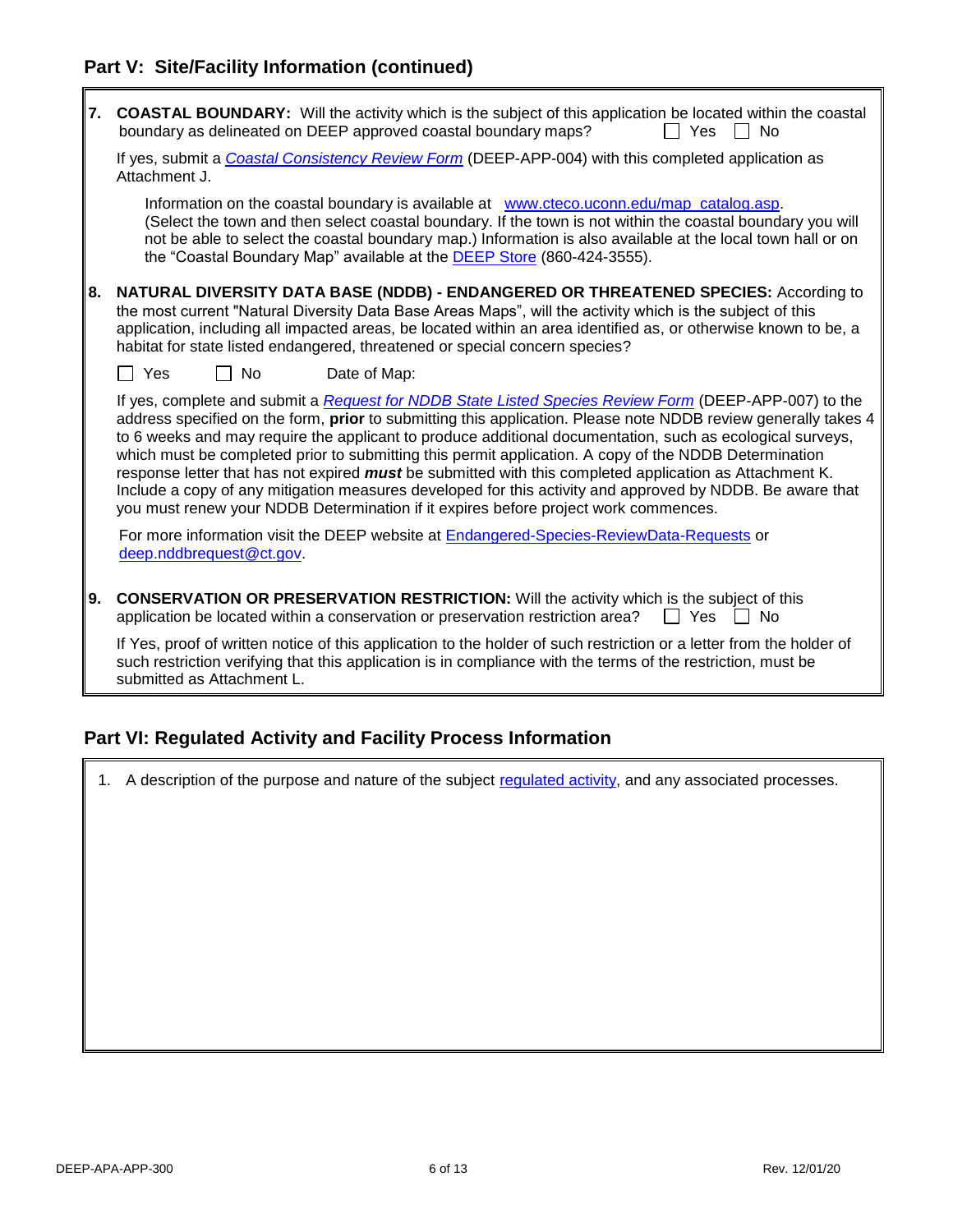#### **Part VI: Regulated Activity and Facility Process Information (continued)**

2. A description of the chemical composition of the hazardous material and means of disposal of any waste, including waste water, generated or to be generated in connection with the subject regulated activity.

3. A written demonstration that any hazardous material released into the ground from the subject regulated activity would not render the ground water unsuitable for drinking without treatment.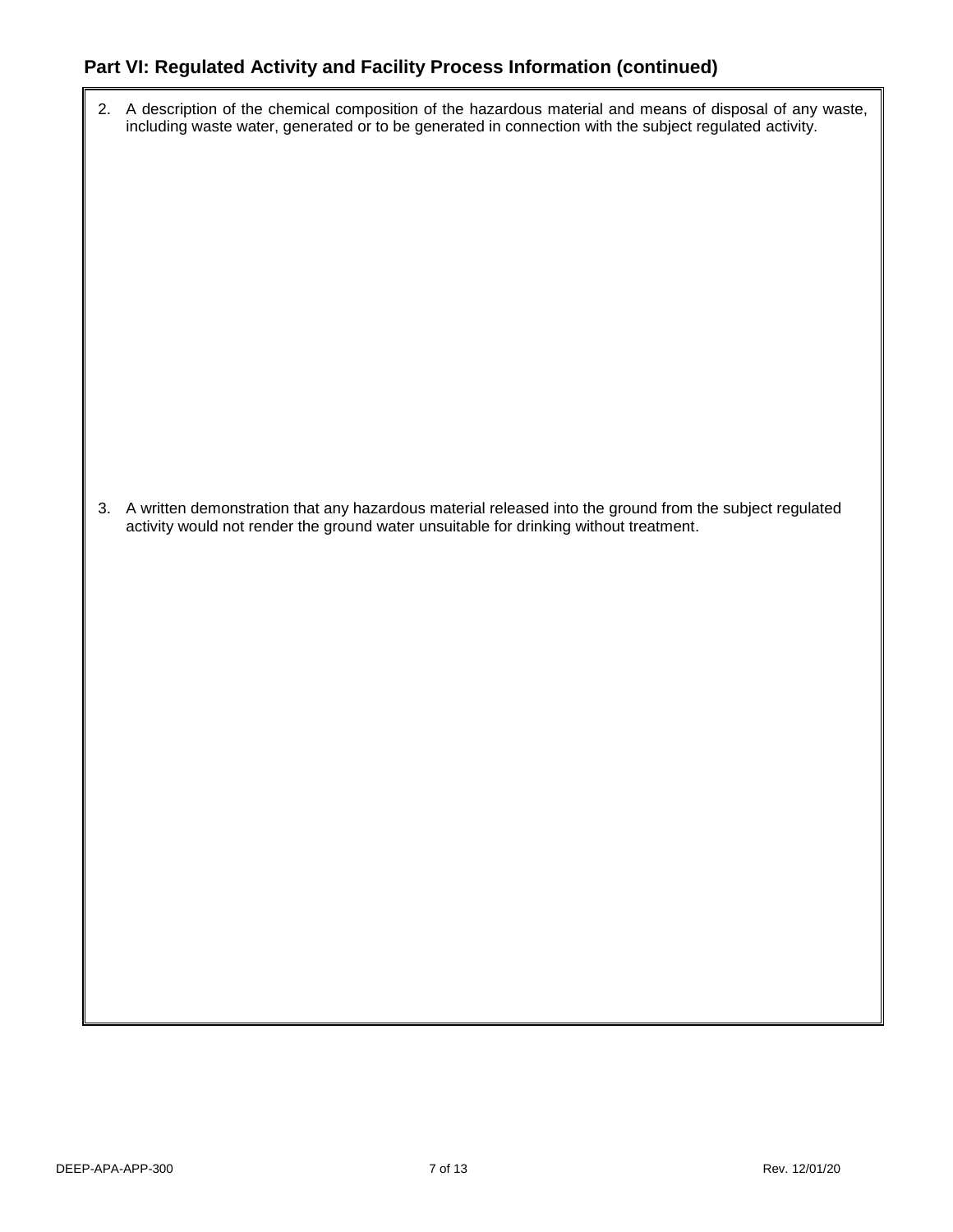# **Part VI: Regulated Activity and Facility Process Information (continued)**

| 4.   | From the following list and in the appropriate column, check all regulated activities that you are requesting<br>an exemption from regulation or prohibition for at the facility. |                                          |  |  |  |
|------|-----------------------------------------------------------------------------------------------------------------------------------------------------------------------------------|------------------------------------------|--|--|--|
|      | For a full description of each regulated activity see RCSA section 22a-354i-1(34).                                                                                                |                                          |  |  |  |
|      | <b>Regulated Activity</b>                                                                                                                                                         | <b>Requested for</b><br><b>Exemption</b> |  |  |  |
|      |                                                                                                                                                                                   | $\sqrt{}$                                |  |  |  |
| (A)  | Underground storage or transmission of oil or petroleum                                                                                                                           | П                                        |  |  |  |
| (B)  | Oil or petroleum dispensing for the purpose of retail, wholesale or fleet use                                                                                                     | □                                        |  |  |  |
| (C)  | On-site storage of hazardous materials for the purpose of wholesale sale                                                                                                          | $\Box$                                   |  |  |  |
| (D)  | Repair or maintenance of vehicles or internal combustion engines of vehicles                                                                                                      | $\Box$                                   |  |  |  |
| (E)  | Salvage operations of metal or vehicle parts                                                                                                                                      | П                                        |  |  |  |
| (F)  | Wastewater discharges to ground water other than domestic sewage and<br>stormwater                                                                                                | $\Box$                                   |  |  |  |
| (G)  | Car or truck washing                                                                                                                                                              | $\Box$                                   |  |  |  |
| (H)  | Production or refining of chemicals, including without limitation hazardous<br>materials or asphalt                                                                               | □                                        |  |  |  |
| (1)  | Clothes or cloth cleaning service (dry cleaner)                                                                                                                                   | $\Box$                                   |  |  |  |
| (J)  | Industrial laundry service                                                                                                                                                        | $\Box$                                   |  |  |  |
| (K)  | Generation of electrical power by means of fossil fuels                                                                                                                           | $\Box$                                   |  |  |  |
| (L)  | Production of electronic boards, electrical components, or other electrical<br>equipment                                                                                          | Ш                                        |  |  |  |
| (M)  | Embalming or crematory services                                                                                                                                                   | $\Box$                                   |  |  |  |
| (N)  | Furniture stripping operations                                                                                                                                                    | □                                        |  |  |  |
| (O)  | Furniture finishing operations                                                                                                                                                    | $\Box$                                   |  |  |  |
| (P)  | Storage, treatment or disposal of hazardous waste under a RCRA permit                                                                                                             | $\Box$                                   |  |  |  |
| (Q)  | Biological or chemical testing, analysis or research                                                                                                                              | □                                        |  |  |  |
| (R)  | Pest control services                                                                                                                                                             | $\Box$                                   |  |  |  |
| (S)  | Photographic finishing                                                                                                                                                            | $\Box$                                   |  |  |  |
| (T)  | Production or fabrication of metal products                                                                                                                                       | □                                        |  |  |  |
| (U)  | Printing, plate making, lithography, photoengraving, or gravure                                                                                                                   | $\Box$                                   |  |  |  |
| (V)  | Accumulation or storage of waste oil, anti-freeze or spent lead-acid batteries                                                                                                    | □                                        |  |  |  |
| (W)  | Production of rubber, resin cements, elastomers or plastic                                                                                                                        | $\Box$                                   |  |  |  |
| (X)  | Storage of de-icing chemicals                                                                                                                                                     | $\Box$                                   |  |  |  |
| (Y)  | Accumulation, storage, handling, recycling, disposal, reduction, processing,<br>burning, transfer or composting of solid waste                                                    | □                                        |  |  |  |
| (Z)  | Dying, coating or printing of textiles, or tanning or finishing of leather                                                                                                        | □                                        |  |  |  |
| (AA) | Production of wood veneer, plywood, reconstituted wood or pressure-treated wood                                                                                                   | □                                        |  |  |  |
| (BB) | Pulp production processes                                                                                                                                                         | $\Box$                                   |  |  |  |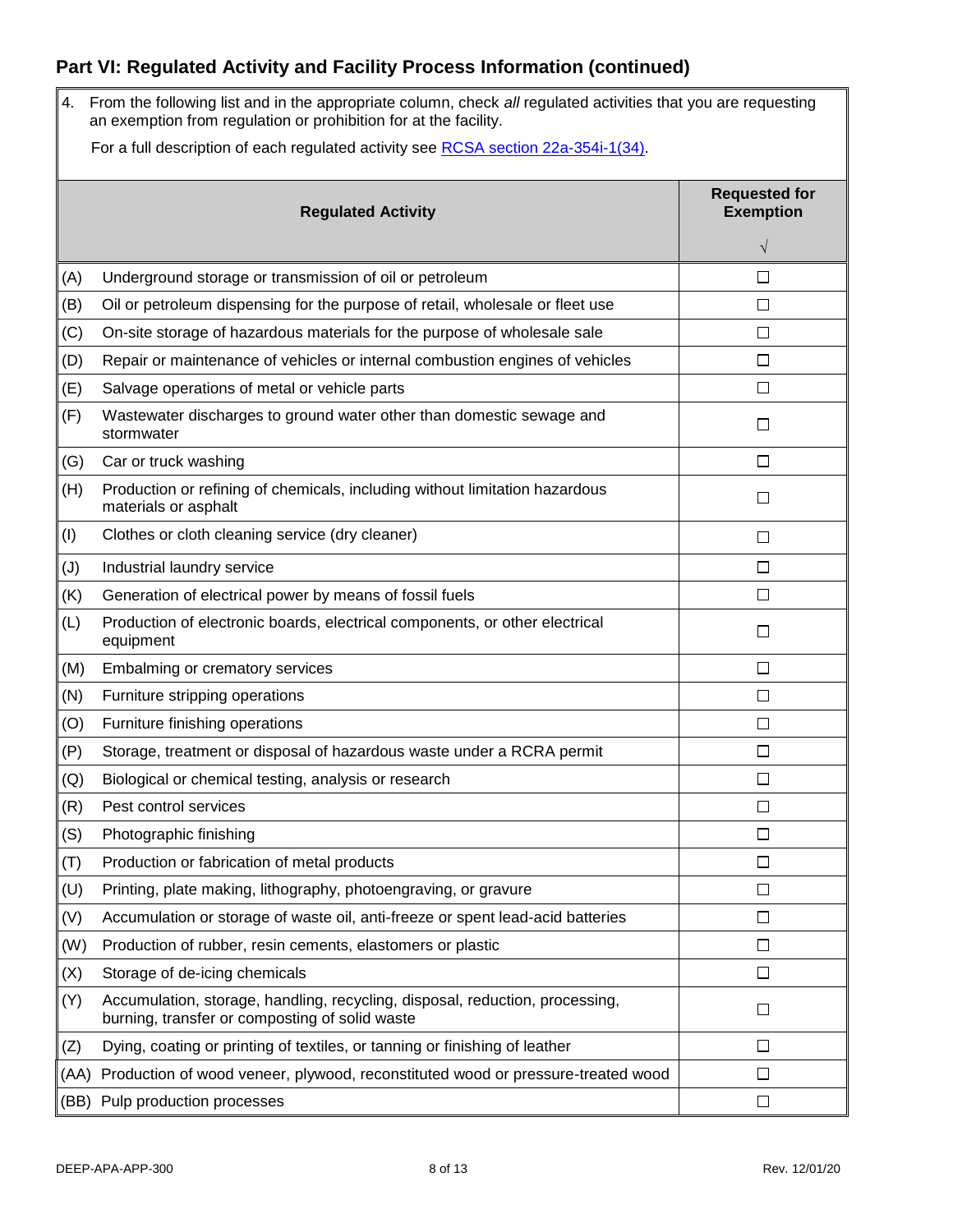#### **Part VII: Best Management Practices**

The applicant and operator, if different from the applicant, must certify that the facility is in compliance with all the Best Management Practices set forth in RCSA section 22a-354i-9(a). The applicant *and* the operator, if different from the applicant, must sign this part. An application will be considered incomplete unless the required signatures are provided.

For a full description of Best Management Practices for regulated activities, see [RCSA section 22a-354i-9.](https://eregulations.ct.gov/eRegsPortal/Browse/RCSA/Title_22aSubtitle_22a-354iSection_22a-354i-9/)

| "I certify that the subject facility is in compliance with all the best management practices set forth in RCSA<br>section 22a-354i-9(a). I have checked the box by each of the following statements as verification that the<br>subject facility is in compliance with all applicable best management practices." |                                                                                                                                                                        |                       |  |
|-------------------------------------------------------------------------------------------------------------------------------------------------------------------------------------------------------------------------------------------------------------------------------------------------------------------|------------------------------------------------------------------------------------------------------------------------------------------------------------------------|-----------------------|--|
|                                                                                                                                                                                                                                                                                                                   | Storage of hazardous materials above ground is in compliance with all provisions of RCSA section 22a-<br>$354i-9(a)(1)$ .                                              |                       |  |
| П                                                                                                                                                                                                                                                                                                                 | The number of underground storage tanks used to store hazardous materials shall not increase in<br>accordance with RCSA section 22a-354i-9(a)(2).                      |                       |  |
| П                                                                                                                                                                                                                                                                                                                 | Replacement of any underground storage tanks used to store hazardous materials shall take place in<br>accordance with all provisions of RCSA section 22a-354i-9(a)(3). |                       |  |
| $\Box$                                                                                                                                                                                                                                                                                                            | Devices for release of wastewaters to the ground shall not be used except in accordance with RCSA<br>section 22a-354i-9(a)(4).                                         |                       |  |
| $\Box$                                                                                                                                                                                                                                                                                                            | A Materials Management Plan has been developed in accordance with RCSA section 22a-354i-9(a)(5)<br>and will be implemented upon issuance of a permit.                  |                       |  |
| $\Box$                                                                                                                                                                                                                                                                                                            | A Stormwater Management Plan has been developed in accordance with RCSA section 22a-354i-9(b)<br>and will be implemented upon issuance of a permit.                    |                       |  |
|                                                                                                                                                                                                                                                                                                                   |                                                                                                                                                                        |                       |  |
|                                                                                                                                                                                                                                                                                                                   | Signature of Applicant                                                                                                                                                 | Date                  |  |
|                                                                                                                                                                                                                                                                                                                   |                                                                                                                                                                        |                       |  |
| Name of Applicant (print or type)                                                                                                                                                                                                                                                                                 |                                                                                                                                                                        | Title (if applicable) |  |
|                                                                                                                                                                                                                                                                                                                   |                                                                                                                                                                        |                       |  |
| Signature of Operator (if different than above)                                                                                                                                                                                                                                                                   |                                                                                                                                                                        | Date                  |  |
|                                                                                                                                                                                                                                                                                                                   |                                                                                                                                                                        |                       |  |
| Name of Operator (print or type)                                                                                                                                                                                                                                                                                  |                                                                                                                                                                        | Title (if applicable) |  |
|                                                                                                                                                                                                                                                                                                                   |                                                                                                                                                                        |                       |  |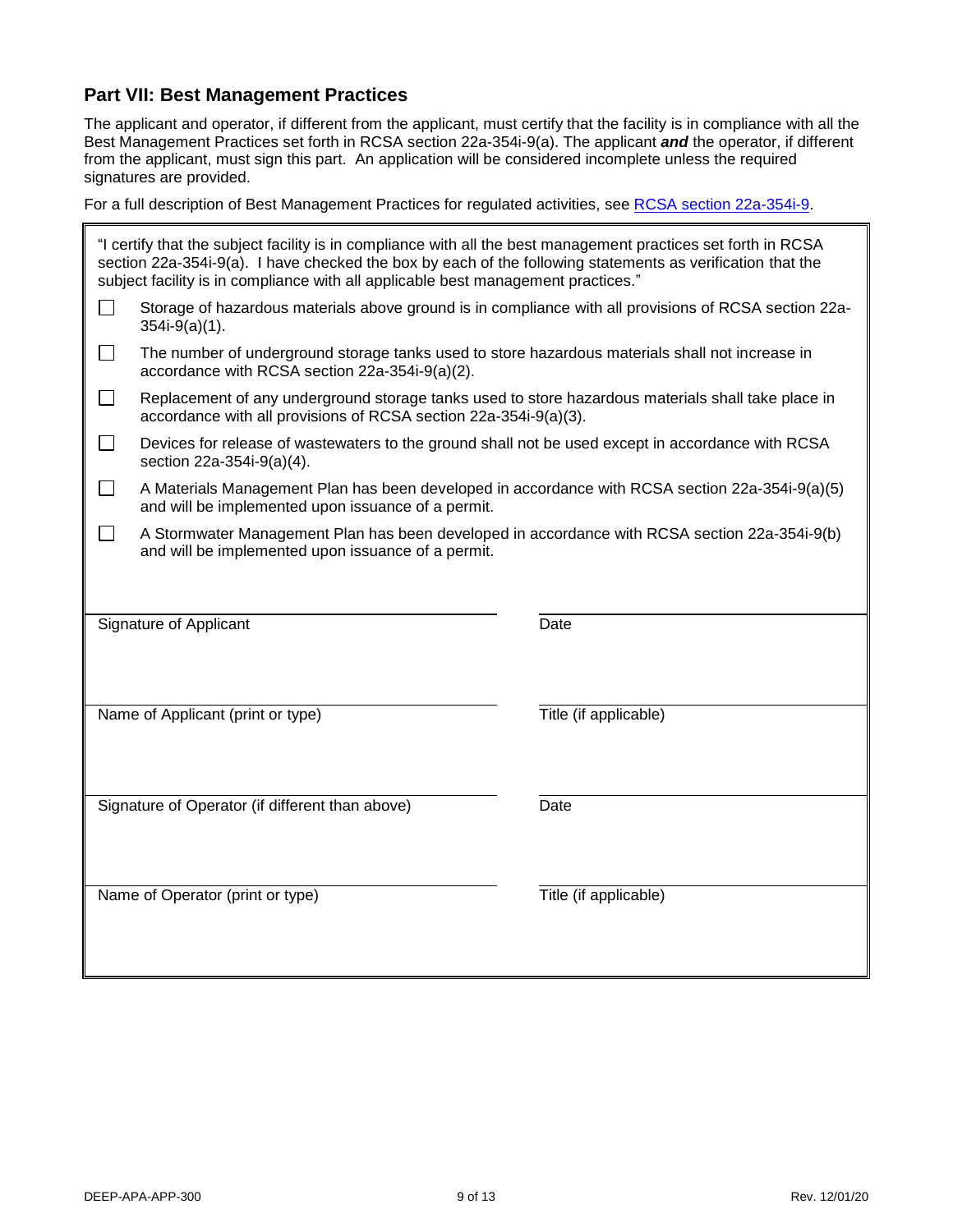#### **Part VIII: Supporting Documents**

Check the applicable box below for each attachment being submitted with this application form. When submitting any supporting documents, please label the documents as indicated in this part (e.g., Attachment A, etc.) and be sure to include the applicant's name as indicated on this application form.

|                             | Attachment A: | <b>Proof of Notification</b>                                                                                                                                                                                                                                                                                                                                                                                                                                                                                                                  |
|-----------------------------|---------------|-----------------------------------------------------------------------------------------------------------------------------------------------------------------------------------------------------------------------------------------------------------------------------------------------------------------------------------------------------------------------------------------------------------------------------------------------------------------------------------------------------------------------------------------------|
|                             |               | Submit documentation such as a return receipt email or certified mail receipt to prove<br>that a copy of this Aquifer Protection Area Exemption Application, including all<br>supporting documents, was sent to all of the following: Municipal Aquifer Protection<br>Agency; Commissioner of Public Health (DPH); and any affected water company.                                                                                                                                                                                            |
|                             | Attachment B: | A Facility Boundary Map                                                                                                                                                                                                                                                                                                                                                                                                                                                                                                                       |
|                             |               | A map showing the location of the subject regulated activity plotted on a 1:24,000 scale<br>United States Geological Survey topographic quadrangle base;                                                                                                                                                                                                                                                                                                                                                                                      |
|                             |               | Note: In accordance with RCSA section 22a-354i-1, "facility" is defined as property<br>where a regulated activity is being conducted by any person, including without<br>limitation any buildings located on the property that are owned or leased by that<br>person; and includes contiguous land owned, leased, or for which there is an option to<br>purchase by that person.                                                                                                                                                              |
| $\mathcal{L}^{\mathcal{A}}$ | Attachment C: | A Waste Water Discharge Map                                                                                                                                                                                                                                                                                                                                                                                                                                                                                                                   |
|                             |               | A map showing the location of all points of any waste water discharged or to be<br>discharged to waters of the state, plotted on a 1:24,000 scale United States Geological<br>Survey (USGS) topographic quadrangle base, and if the discharge points are of a<br>density such that they may not be clearly shown at the scale of 1:24,000, an<br>enlargement of that area showing the discharge points shall be provided. Also include<br>a completed Latitude and Longitude Form (DEEP-APP-003). Indicate the quadrangle<br>name on the map. |
|                             | Attachment D: | A Town Zoning Map with Aquifer Protection Area Boundary                                                                                                                                                                                                                                                                                                                                                                                                                                                                                       |
|                             |               | A map showing the facility and property boundary on the town's official zoning map<br>with the Aquifer Protection Area boundary clearly shown and labeled with the name of<br>the Aquifer Protection Area and effective date of the adopted boundary.                                                                                                                                                                                                                                                                                         |
|                             | Attachment E: | Materials Management Plan                                                                                                                                                                                                                                                                                                                                                                                                                                                                                                                     |
|                             |               | Refer to the Model Form for Developing a Materials Management Plan for Regulated<br>Activities in Aquifer Protection Areas for guidance.                                                                                                                                                                                                                                                                                                                                                                                                      |
| $\Box$                      | Attachment F: | Stormwater Management Plan and Aquifer Protection Supplement                                                                                                                                                                                                                                                                                                                                                                                                                                                                                  |
|                             |               | Refer to the Instructions for Developing a Stormwater Management Plan for Regulated<br><b>Activities in Aquifer Protection Areas and the Aquifer Protection Stormwater</b><br>Management Plan Supplement Form for guidance.                                                                                                                                                                                                                                                                                                                   |
|                             | Attachment G: | Human Health Risk Assessment                                                                                                                                                                                                                                                                                                                                                                                                                                                                                                                  |
|                             |               | Refer to the U.S. EPA's website https://www.epa.gov/risk/conducting-human-health-<br>risk-assessment for guidance.                                                                                                                                                                                                                                                                                                                                                                                                                            |
|                             | Attachment H: | Fate and Transport Study                                                                                                                                                                                                                                                                                                                                                                                                                                                                                                                      |
|                             |               | Refer to the U.S. EPA's website https://www.epa.gov/homeland-security-<br>research/contaminant-fate-transport-and -exposure for guidance.                                                                                                                                                                                                                                                                                                                                                                                                     |
|                             | Attachment I: | Soil and/or Groundwater Remediation: If applicable, provide reference documentation<br>including a plan view of the site showing the area of contamination and a summary of<br>remediation with chemical analysis, clean-up status, and remediation program<br>identification.                                                                                                                                                                                                                                                                |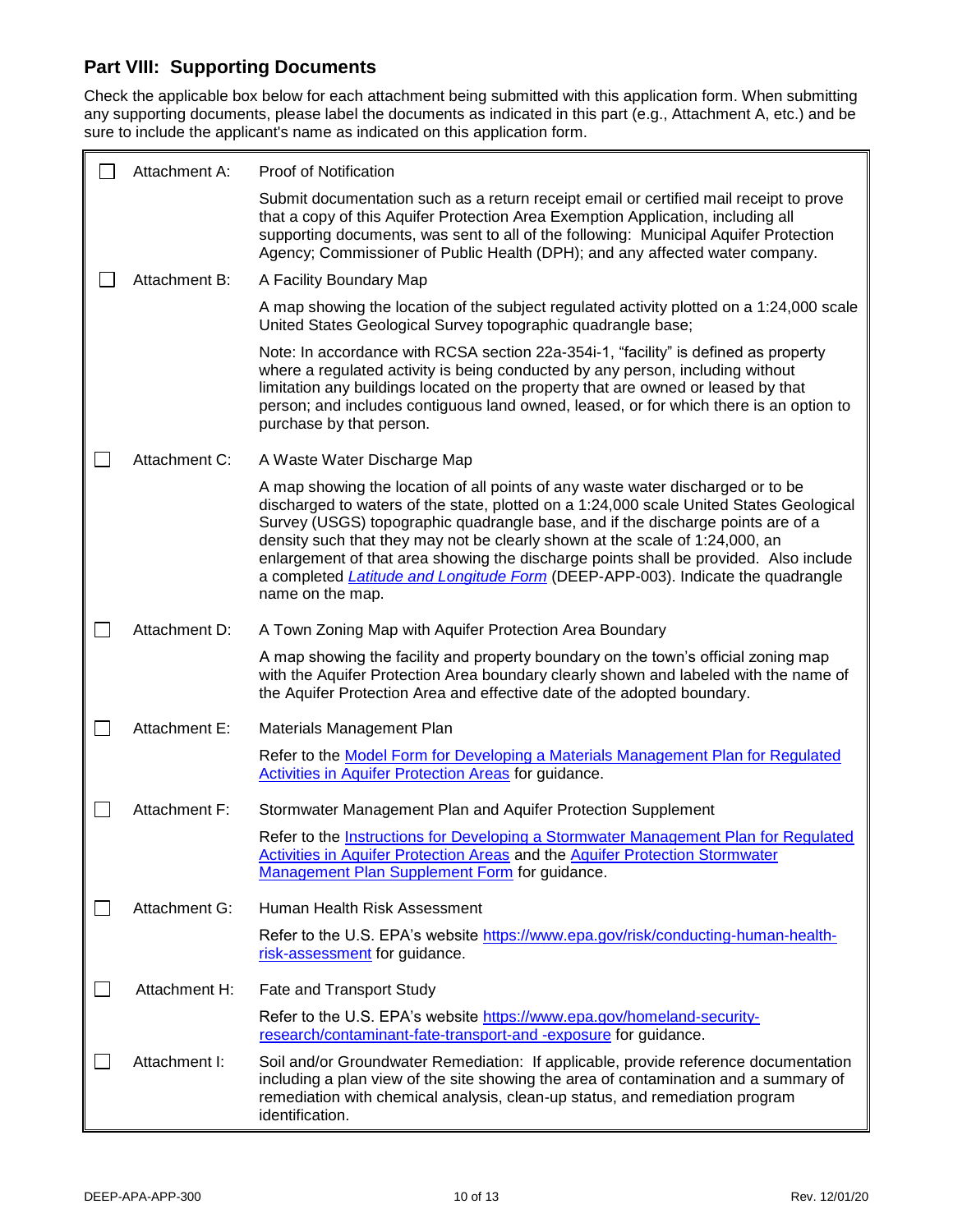# **Part VIII: Supporting Documents (continued)**

ı.

| Attachment J: | Coastal Consistency Review Form (DEEP-APP-004), if applicable.                                                                                                                                                                                                                                                                                                             |
|---------------|----------------------------------------------------------------------------------------------------------------------------------------------------------------------------------------------------------------------------------------------------------------------------------------------------------------------------------------------------------------------------|
| Attachment K: | A copy of the NDDB Determination response letter that has not expired, if applicable.<br>Include a copy of any mitigation measures developed for this activity and approved by<br>NDDB. Do not submit any NDDB Preliminary Site Assessments with your application.<br>Be aware that you must renew your NDDB Determination if it expires before project<br>work commences. |
| Attachment L: | Conservation or Preservation Restriction Information, if applicable.                                                                                                                                                                                                                                                                                                       |
| Attachment M: | <b>Applicant Compliance Information Form (DEEP-APP-002)</b>                                                                                                                                                                                                                                                                                                                |
| Attachment N: | Other Information, including written permission from the owner, if the applicant is<br>not the owner                                                                                                                                                                                                                                                                       |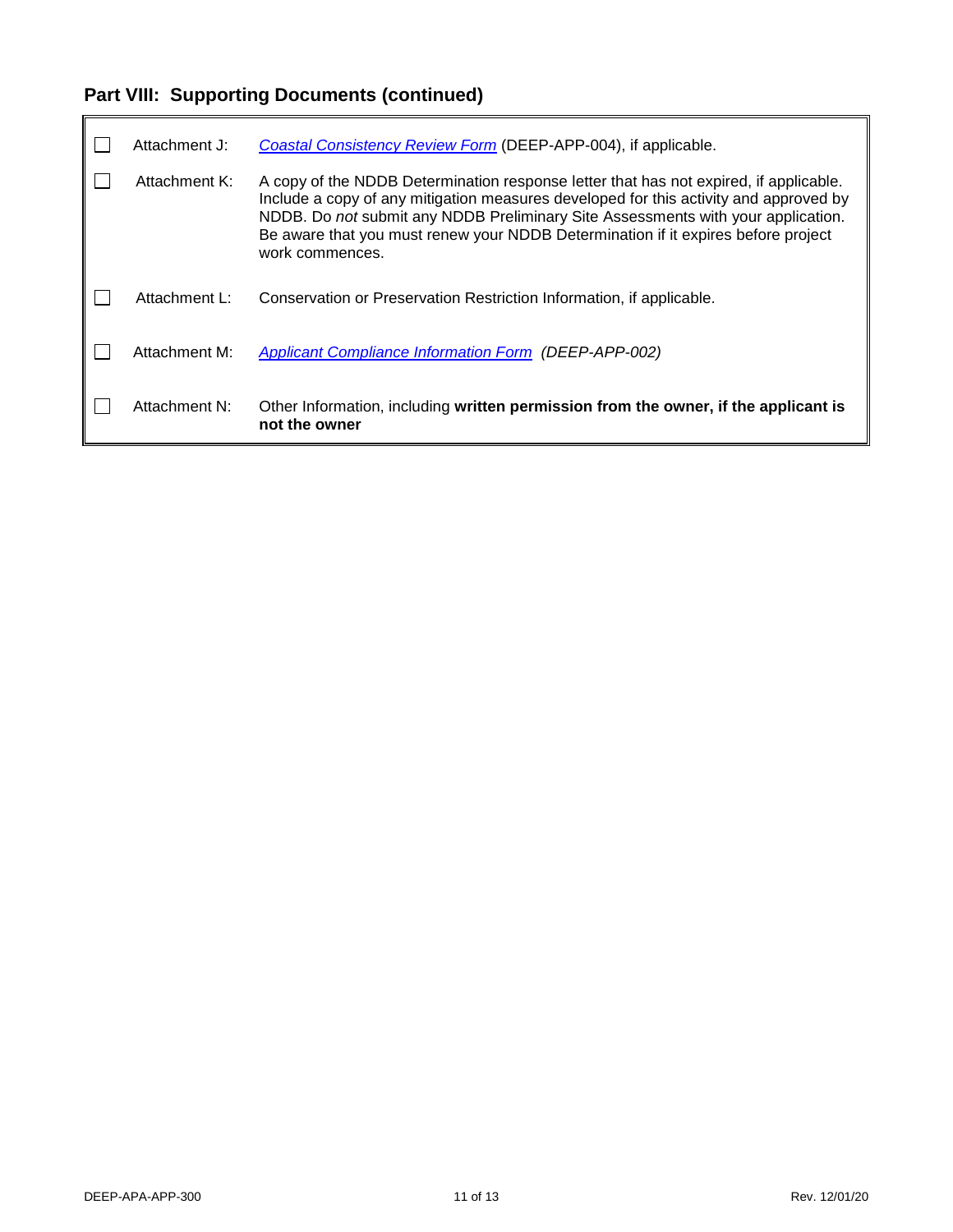#### **Part IX: Certification**

The applicant, the individual(s) responsible for actually preparing the application *and* a certified hazardous materials manager or a professional engineer must sign this part. An application will be considered incomplete unless all required signatures are provided.

"I have personally examined and am familiar with the information submitted in this exemption application and all attachments, and I certify, based on reasonable investigation, including my inquiry of those individuals responsible for obtaining the information, the submitted information is true, accurate and complete to the best of my knowledge and belief. I understand that any false statement made in the submitted information is punishable as a criminal offense under section 53a-157b of the Connecticut General Statutes and any other applicable law.

I certify that this application is on complete and accurate forms as prescribed by the commissioner without alteration of the text.

I also certify that the Human Health Risk Assessment and Fate and Transport Study, submitted with this application, support a written demonstration that any hazardous material released into the ground from the subject regulated activity would not render the ground water unsuitable for drinking without treatment."

| Signature of Applicant                                                                                                          | Date                                                      |
|---------------------------------------------------------------------------------------------------------------------------------|-----------------------------------------------------------|
| Printed Name of Applicant                                                                                                       | Title (if applicable)                                     |
| Signature of Preparer (if different than above)                                                                                 | Date                                                      |
| Printed Name of Preparer                                                                                                        | Title (if applicable)                                     |
| Signature of Certified Hazardous Materials Manager or<br><b>Professional Engineer</b>                                           | Date                                                      |
| Printed Name of Certified Hazardous Materials Manager or<br><b>Professional Engineer</b>                                        | Title (if applicable)<br>Affix Stamp Here (if applicable) |
| Check here if additional signatures are required. If so, please reproduce this sheet and attach signed copies<br>to this sheet. |                                                           |